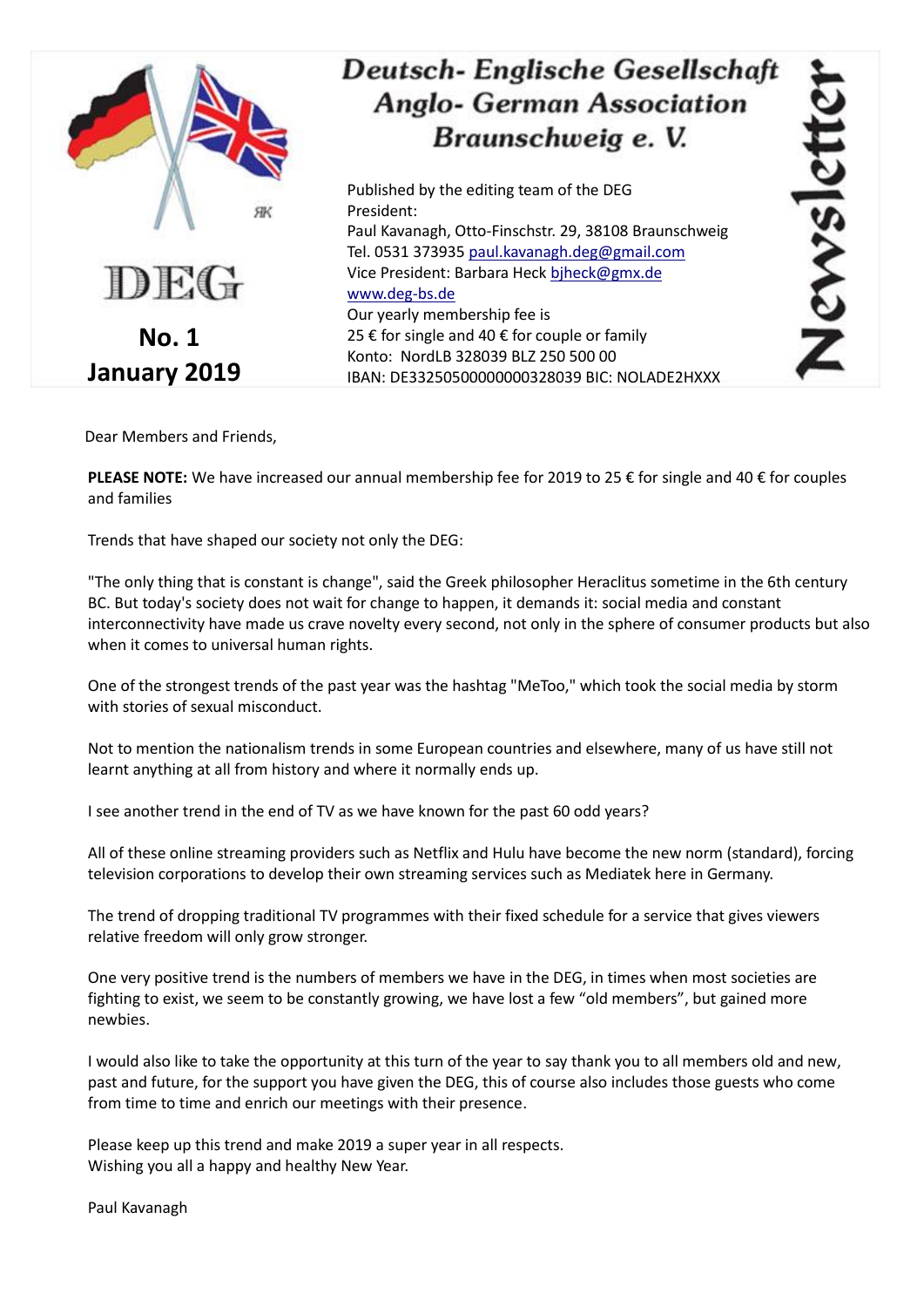# **Conversation Group Programme – January - June 2019**

**Thursday, 10th January:** Paul Kavanagh will show some "Tales of the Unexpected" cult films of the 1970-80s by Roald Dahl and others, as the name indicates something unexpected.

## **Thursday, 24th January:** Myanmar

Dorothea Bahr will be showing pictures and talking about her trip to Myanmar, in February 2017. She went to Mandalay, Bagan, Inle Lake and Yangoon. Some information about the country itself will be included.



Shwedagon Pagoda in Yangoon.

**Thursday, 7 th February:** How did we come to Braunschweig and why did we stay? We welcome a general discussion from anybody who has a story to tell about how they came to Braunschweig (including our friends from the English ladies group).

**Thursday, 21st February:** How to make scones If you enjoy eating scones but don't know how to make them, this evening Ulla Kavanaugh will teach you how. All ingredients will be provided. As we only have one oven, and to make sure that sufficient scones are available, please register: [Carmela53@aol.com](mailto:Carmela53@aol.com)

**Thursday, 7th March:** Annual General Meeting / Jahreshauptversammlung Invitation will follow.

**Thursday, 21st March:** Erwin Klein again visited a Braunschweig twinned city – this time it was Kazan/Russia. This happened during the Football World Cup, and beside crazy football fans from all over the world he met a lot of interesting people and experienced a fascinating and scenic medieval Russian City. There will be stories about the National Ballet Company, the last Evangelic church and the biggest European Mosque, about the river Wolga, the Kazan Kremlin and many more. Of course with lots of photos and a number of videos.

**Thursday, 4 th April:** Film "Victoria & Abdul" On the occasion of the 200<sup>th</sup> anniversary of Queen Victoria's birth, we will show the 2017 British biographical drama film directed by Stephen Frears. The film is based on the book of the same name by Shrabani Basu, about the real-life relationship betwee[n Queen Victoria](https://en.wikipedia.org/wiki/Queen_Victoria) and her Indian Muslim servan[t Abdul Karim.](https://en.wikipedia.org/wiki/Abdul_Karim_(the_Munshi)) It stars Dame [Judi Dench](https://en.wikipedia.org/wiki/Judi_Dench) as Queen Victoria and Ali Fazal as Abdul.

**Thursday, 25th April:** Outing - Archives Braunschweig Time: 5.00 pm (17.00) scharp Place: Stadtarchiv Schloßplatz 1, 38100 Braunschweig, (entrance near the big fountain). There is no need to register and a lift is available.

#### **Thursday, 2<sup>nd</sup> May:** Short Story

a new council house in 1952.

Angela Stevens will read from the book "Pangs of Love'" by the British author Jane Gardam OBE. Jane has been awarded the Heywood Hill Literary Prize for a lifetime's contribution to the enjoyment of literature and has been shortlisted for the Booker Prize.

**Thursday, 16th May:** Kate Grigat - It all started in Hemel Hemstead Hemel Hempstead was one of the new towns built in the 1950s. Kate's family moved from London into

**Saturday, 15th June:** Summer Garden Party Same procedure as every year (dress up in summer frocks and hats if possible). Please bring a contribution for the buffet. Venue has still not been confirmed and will be announced at a later date.

Meetings take place at, **Kulturpunkt West, Ludwig-Winter-Straße 4, 38120 Braunschweig**, unless otherwise stated. Doors open at 7.30 pm (19.30) with the main topic at 8.00 pm (20.00). Topic may be changed due to unforeseen circumstances.

#### **Additional events:**

- 01.06.2019 Braunschweig International We are planning to take part at the Braunschweig International event at the Kohlmarkt. More details later.
- 22.06.2019 Kulturnacht in Braunschweig. The Bath Operatic & Dramatic Society (BODS) and the ukulele band, Uke Can't be Serious from Bath are participating. You can view the ukulele band on <https://youtu.be/RkCQ-Eh32RA> and<https://youtu.be/Gn9XI2kIMIM>